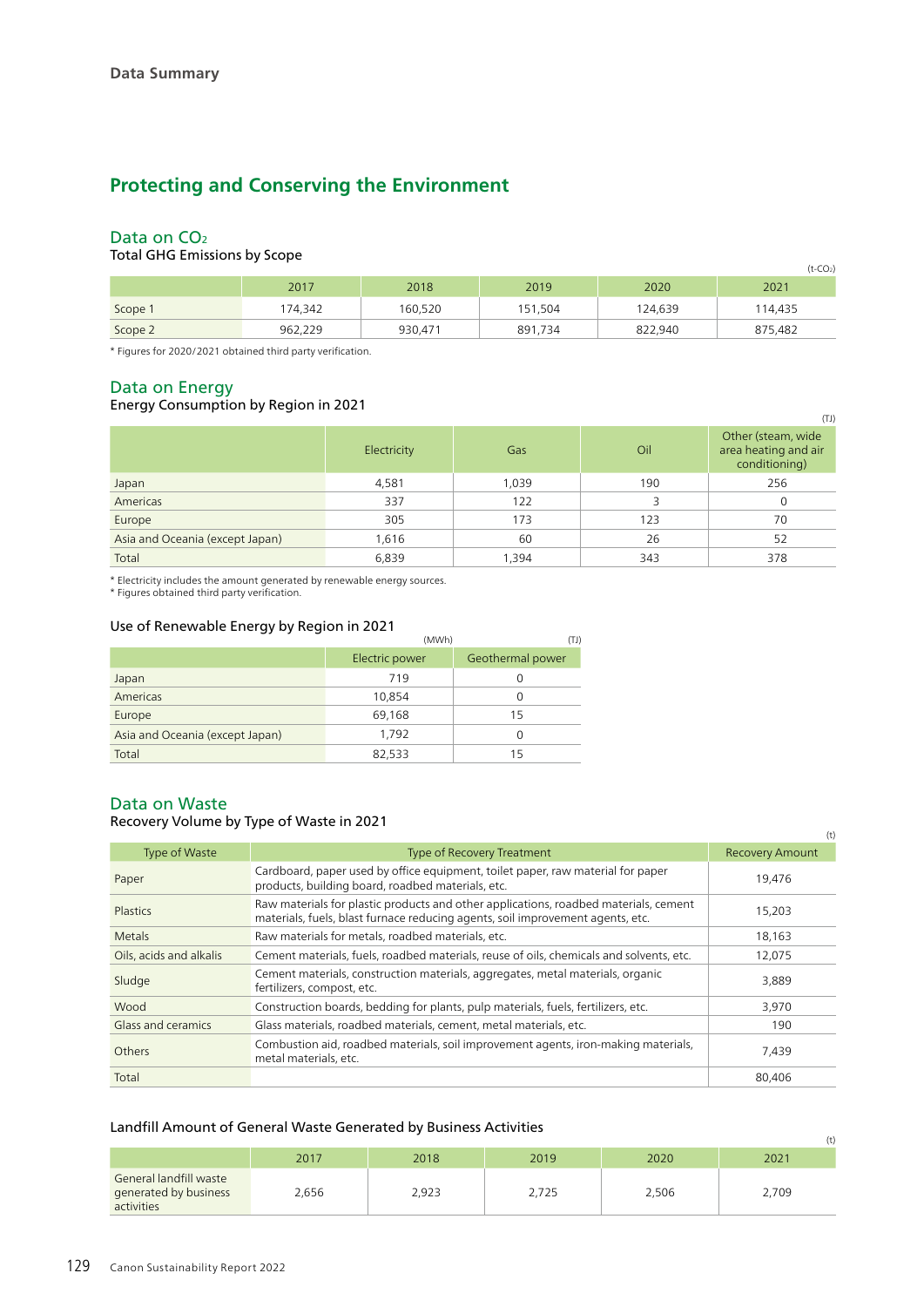### Atmospheric Emissions

# SOx and NOx Emissions

| <b>PERIODE AUTHOR AUTHORITY</b><br>(t) |                          |      |      |      |      |  |
|----------------------------------------|--------------------------|------|------|------|------|--|
|                                        | 2017                     | 2018 | 2019 | 2020 | 2021 |  |
| SO <sub>x</sub>                        | $\overline{\phantom{a}}$ | . .  | .    | 0.8  | 0.7  |  |
| <b>NO<sub>x</sub></b>                  | 61.7                     | 56.1 |      |      | 44.3 |  |

#### Data on Water Resources

Total Wastewater Discharge

|               |       |       |          |       | 1,000m3) |
|---------------|-------|-------|----------|-------|----------|
|               | 2017  | 2018  | 2019     | 2020  | 2021     |
| Japan         | 4,491 | 4,377 | $4,22^r$ | 4,083 | 4.192    |
| Outside Japan | 3,306 | 3,086 | 3,116    | 2,671 | 2,669    |

#### Wastewater Amount by Discharge Route in 2021  $(1,0,0)$

|                  |               |                    | 1,000111 |
|------------------|---------------|--------------------|----------|
|                  | <b>Rivers</b> | Sewerage<br>System | Total    |
| Japan            | 877           | 3,315              | 4,192    |
| Outside<br>Japan | 429           | 2,240              | 2,669    |
| Total            | 1,306         | 5,555              | 6,861    |

#### Water Consumption in 2021 by Type

| Water Consumption in 2021 by Type |                 |                     |             |       |  |  |
|-----------------------------------|-----------------|---------------------|-------------|-------|--|--|
|                                   | Public<br>Water | Industrial<br>Water | Groundwater | Total |  |  |
| Japan                             | 1,482           | 2,588               | 1,201       | 5,271 |  |  |
| Outside<br>Japan                  | 1,781           | 1,247               | 247         | 3,275 |  |  |
| Total                             | 3,263           | 3,835               | 1,448       | 8,546 |  |  |

\* Figures obtained third party verification.

#### 2021 Water Quality Data

| $2021$ $10400$ $20010$ |      | (t |
|------------------------|------|----|
|                        | 2021 |    |
| SS.                    | 130  |    |
| <b>BOD</b>             | 212  |    |

#### Use of Recycled Water and Recycling Rate in 2021

|                  | <b>Recycled Water</b><br>$(1,000m^3)$ | Recycling Rate (%) |
|------------------|---------------------------------------|--------------------|
| Japan            | 1,410                                 | 26.7               |
| Outside<br>Japan | 29                                    | 0.9                |
| Total            | 1,438                                 | 16.8               |

Activity Report

Message from the CEO

Policies and Strategies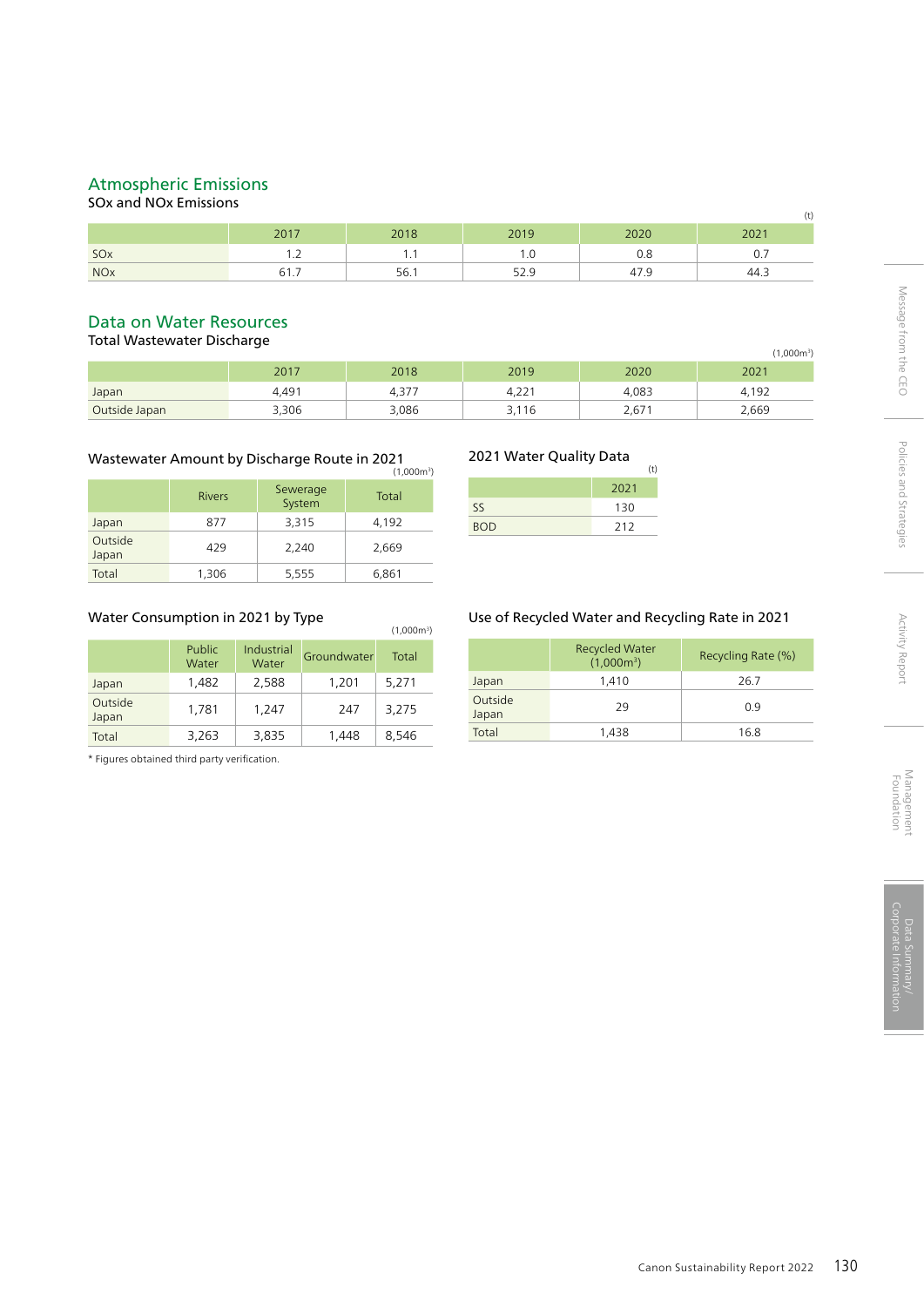# Amount of Chemical Substances in 2021 VOC Emissions in 2021

|               | Amount |               | <b>VOC Emis</b> |
|---------------|--------|---------------|-----------------|
| Japan         | 7.865  | Japan         | 116             |
| Outside Japan | 816    | Outside Japan | 149             |
| Total         | 8.681  | Total         | 265             |

| (t)    |               | (t)                  |
|--------|---------------|----------------------|
| Amount |               | <b>VOC Emissions</b> |
| 7,865  | Japan         | 116                  |
| 816    | Outside Japan | 149                  |
| 8,681  | Total         | 265                  |

#### 2021 List of Chemical Substances Subjected to the PRTR Act

| zuz i zist of chemical substances subjected to the FRIRACt<br>(kg) |                                               |                |                         |                     |                        |                      |  |
|--------------------------------------------------------------------|-----------------------------------------------|----------------|-------------------------|---------------------|------------------------|----------------------|--|
| Statutory                                                          | Name of Substance                             |                | <b>Emissions Volume</b> |                     | <b>Transfer Volume</b> |                      |  |
| No.                                                                |                                               | Atmosphere     | <b>Public Water</b>     | Sewerage<br>System  | Waste                  | Waste<br>Recyclables |  |
| 7                                                                  | N-butyl acrylate                              | 3              | $\Omega$                | $\mathbf 0$         | $\Omega$               | 24,332               |  |
| 20                                                                 | 2-aminoethanol                                | 667            | $\mathbf 0$             | $\mathbf{1}$        | 89                     | 27,461               |  |
| 31                                                                 | Antimony and its compounds                    | $\overline{7}$ | $\mathbf 0$             | $\mathbf 0$         | $\mathbf 0$            | 89                   |  |
| 53                                                                 | Ethylbenzene                                  | 945            | $\mathbf 0$             | $\mathbf 0$         | 18                     | 23,481               |  |
| 71                                                                 | Ferric chloride                               | $\mathbf 0$    | $\mathbf 0$             | $\mathbf 0$         | $\mathbf 0$            | 128,887              |  |
| 80                                                                 | Xylene                                        | 6,368          | $\mathbf 0$             | $\mathbf 0$         | 4,025                  | 162,544              |  |
| 125                                                                | Monochlorobenzene                             | 137            | $\mathbf 0$             | $\mathbf 0$         | 159                    | 11,271               |  |
| 128                                                                | Methyl chloride                               | 4              | $\mathbf 0$             | $\mathbf 0$         | $\Omega$               | $\Omega$             |  |
| 150                                                                | 1,4-dioxane                                   | 214            | $\mathbf 0$             | $\mathbf 0$         | $\mathbf 0$            | 313                  |  |
| 202                                                                | Diphenylamine                                 | $\mathbf 0$    | $\mathbf 0$             | $\mathbf 0$         | $\mathbf 0$            | 68                   |  |
| 232                                                                | N,N-dimethylformamide                         | 183            | $\mathbf 0$             | $\mathbf 0$         | $\mathbf 0$            | 216                  |  |
| 240                                                                | Styrene                                       | 192            | $\mathbf{0}$            | $\Omega$            | $\Omega$               | 78,947               |  |
| 259                                                                | Tetraethylthiuram disulfide                   | $\Omega$       | $\Omega$                | $\Omega$            | $\Omega$               | 6                    |  |
| 296                                                                | 1,2,4-trimethylbenzene                        | 185            | $\mathbf 0$             | $\mathsf{O}\xspace$ | 1                      | 39                   |  |
| 298                                                                | Tolylene diisocyanate                         | $\mathbf 0$    | $\mathbf 0$             | $\mathbf 0$         | $\mathbf 0$            | 276                  |  |
| 299                                                                | Toluidin                                      | 3              | $\Omega$                | $\Omega$            | $\Omega$               | $\Omega$             |  |
| 300                                                                | Toluene                                       | 6,188          | $\mathbf{0}$            | $\Omega$            | 501                    | 38,330               |  |
| 306                                                                | Hexamethylene diacrylate                      | $\mathbf 0$    | $\mathbf 0$             | $\mathbf 0$         | $\mathbf 0$            | 56                   |  |
| 308                                                                | Nickel                                        | 460            | $\mathbf 0$             | $\mathbf 0$         | 65                     | 831                  |  |
| 309                                                                | Nickel compounds                              | $\mathbf 0$    | $\overline{2}$          | $\mathbf 0$         | 6                      | 1,184                |  |
| 343                                                                | Pyrocatechol                                  | 23             | $\mathbf 0$             | $\Omega$            | $\mathbf 0$            | 3,643                |  |
| 349                                                                | Phenol                                        | 76             | $\Omega$                | $\Omega$            | 5                      | 90                   |  |
| 374                                                                | Hydrogen fluoride and its water-soluble salts | $\overline{2}$ | 103                     | 5,345               | $\mathbf 0$            | 16,316               |  |
| 395                                                                | Water-soluble salts of peroxodisulfuric acid  | $\mathbf 0$    | $\mathbf 0$             | 42                  | $\Omega$               | 5,438                |  |
| 408                                                                | Poly (oxyethylene) octylphenyl ether          | $\mathbf 0$    | $\mathbf 0$             | $\mathbf 0$         | 37                     | 521                  |  |
| 412                                                                | Manganese and its compounds                   | 75             | $\mathbf 0$             | $\mathbf 0$         | 1                      | 244                  |  |
| 438                                                                | Methylnaphthalene                             | 33             | $\mathbf 0$             | $\mathsf{O}\xspace$ | $\mathbf 0$            | 185                  |  |
| 448                                                                | Methylenebis (4,1-phenylene) diisocyanate     | 1              | $\mathbf 0$             | $\mathbf 0$         | 1                      | 7,159                |  |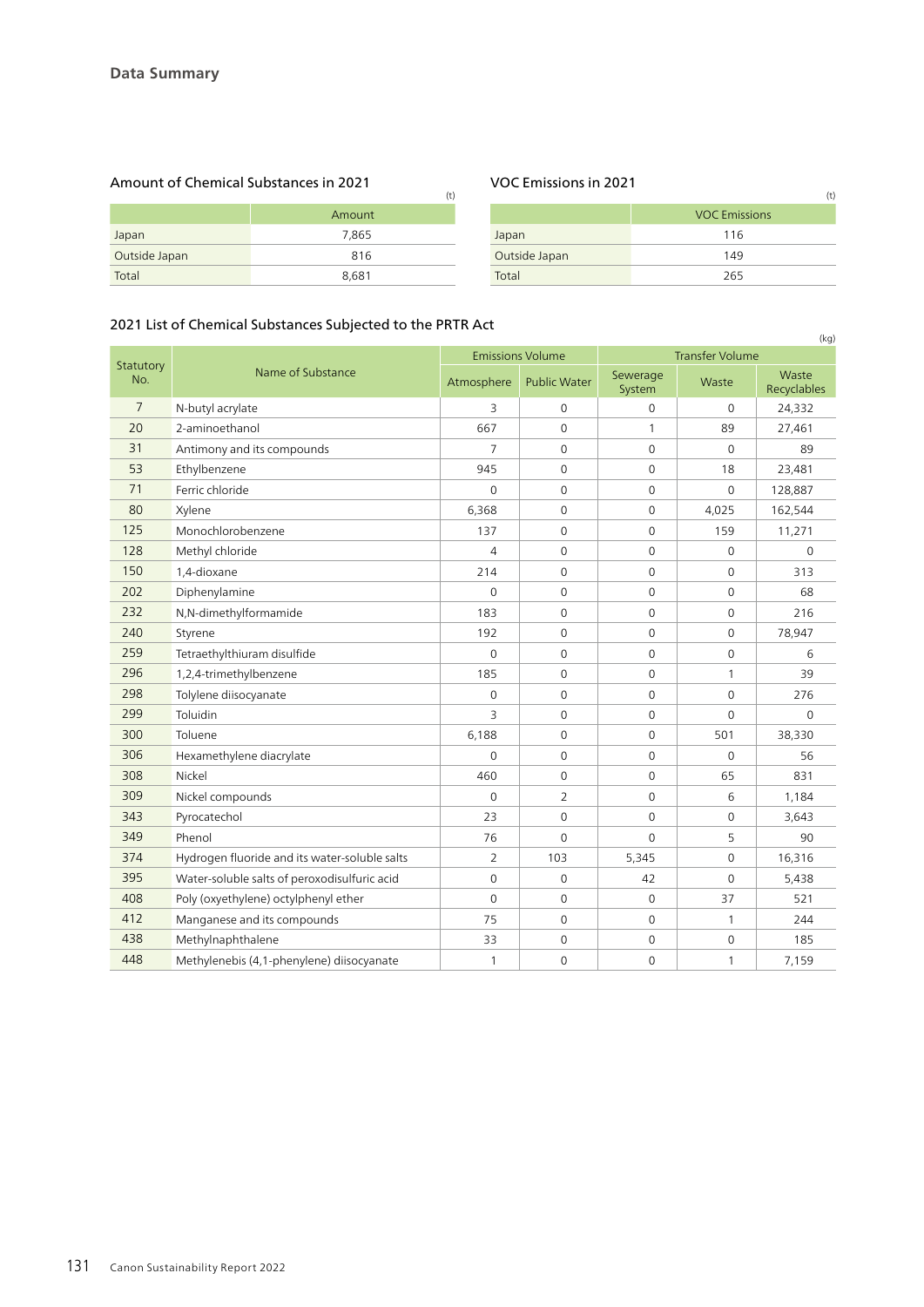#### Environmental Accounting

We quantitatively ascertain the costs of environmental conservation in our business activities, the outcomes of such activities, and the economic effect associated with environmental conservation measures.

#### Environmental Conservation Costs

| (Billions of yen)                     |                                                     |                                                                                                                                                   |                          |          |
|---------------------------------------|-----------------------------------------------------|---------------------------------------------------------------------------------------------------------------------------------------------------|--------------------------|----------|
| Category                              |                                                     |                                                                                                                                                   | 2021                     |          |
|                                       |                                                     | Details of Key Activities                                                                                                                         | Investment <sup>*1</sup> | $Cost*2$ |
|                                       | (1) Business Area Cost                              |                                                                                                                                                   | 1.61                     | 8.17     |
|                                       | 1. Pollution Prevention<br>Cost                     | Air, water and soil pollution prevention, etc.                                                                                                    | 0.54                     | 3.50     |
| <b>Details</b>                        | 2. Global Environmental<br><b>Conservation Cost</b> | Prevention of global warming, energy conservation, efficient logistics, etc.                                                                      | 0.88                     | 2.10     |
|                                       | 3. Resource Circulation<br>Cost                     | Efficient resource use, waste reduction, sorting, recycling, etc.                                                                                 | 0.19                     | 2.57     |
|                                       | (2) Upstream / Downstream Cost                      | Green procurement initiatives, product recycling*3, etc.                                                                                          | 0.10                     | 15.27    |
|                                       | (3) Administration Cost                             | Environmental education, environmental management system, tree<br>planting, information disclosure, environmental advertising, personnel,<br>etc. | 0.05                     | 3.60     |
| (4) R&D Cost*4                        |                                                     | R&D for reducing environmental impact                                                                                                             | 0.01                     | 0.09     |
|                                       | (5) Social Activity Cost                            | Contributions to organizations, sponsorships, memberships, etc.                                                                                   | 0.01                     | 0.17     |
| (6) Environmental Remediation<br>Cost |                                                     | Soil remediation                                                                                                                                  | 0.0                      | 0.08     |
| (7) Other                             |                                                     | Other environmental protection-related costs                                                                                                      | 0.0                      | 0.01     |
| Total                                 |                                                     |                                                                                                                                                   | 1.78                     | 27.38    |

\*1 Of total investment in depreciable assets, the amount spent for the purpose of environmental conservation

\*2 Of total costs, the amount incurred for the purpose of environmental conservation

\*3 In connection with the recycling of used products, expenses for product collection, storage, sorting, shipment, etc.

\*4 Expenses for basic research on environmental technologies.

#### Environmental Conservation Benefit

| Details of Benefit                              |                                                                                          | <b>Environmental Protection Indices</b>                                        |                              |  |
|-------------------------------------------------|------------------------------------------------------------------------------------------|--------------------------------------------------------------------------------|------------------------------|--|
|                                                 |                                                                                          | Index                                                                          | <b>Index Value</b><br>(2021) |  |
| Benefit Related to<br><b>Business Area Cost</b> | Benefit related to resources input into business activities                              | Energy conservation (t-CO2)                                                    | 50.550                       |  |
|                                                 | Benefit related to waste or environmental impact<br>originating from business activities | Recycled resources volume (t)                                                  | 80,406                       |  |
| Benefit Related to<br>Upstream /                | Benefit related to goods and services produced from                                      | Product energy conservation<br>amount (1,000 t-CO <sub>2</sub> ) <sup>*5</sup> | 2.270                        |  |
| Downstream Cost                                 | business activities                                                                      | Recovery of used products $(t)^{*6}$                                           | 55,746                       |  |

\*5 CO2 reduction resulting from energy-conservation technologies in electrographic multifunction devices and laser printers.

\*6 Amount of recovered copying machines, cartridges, etc. (including outsourced material recycling and thermal recovery).

#### Economic Benefit Associated with Environmental Conservation Activities

|                   |                                                                                 | (Billions of yen) |
|-------------------|---------------------------------------------------------------------------------|-------------------|
|                   | Details of Benefit                                                              | 2021              |
| Revenue           | Sales revenue from waste recycling                                              | 2.08              |
| Cost<br>Reduction | Reduction in energy costs from energy<br>conservation*7                         | 1.80              |
|                   | Reduction from green procurement                                                | 0.0               |
|                   | Reduction in waste handling costs from resource<br>conservation and recycling*8 | 2.03              |
| Total             |                                                                                 | 5.92              |

\*7 Reduction in power purchasing costs, etc., due to introduction of new equipment and energy conservation measures.

\*8 Reduction in external waste handling consignment costs due to introduction of new equipment and measures contributing to resource conservation, as well as gains on sales due to conversion of waste into recyclable materials, etc.

#### Benefit of Upstream / Downstream Costs

| Details of Benefit                                              | 2021  |
|-----------------------------------------------------------------|-------|
| Lower energy costs from reduced<br>product energy consumption*9 | 63.66 |
| Profit from used product recycling                              | 935   |

\*9 Calculated as the reduction in energy consumption of electrographic multifunction devices and laser printers sold in 2020 (excluding production printers) × 12 yen/kWh (economic effect for the customer).